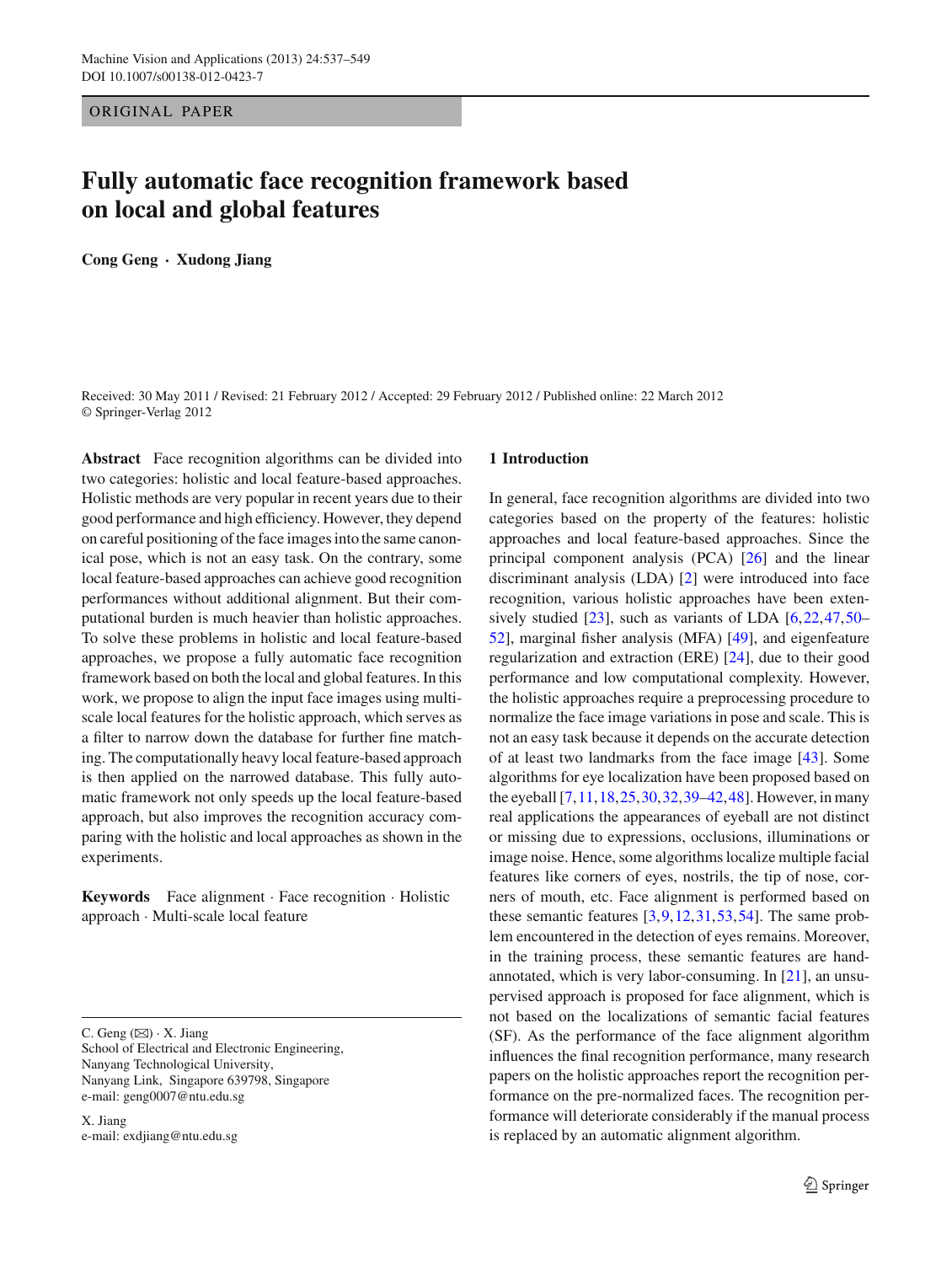In contrast to holistic methods, some local feature-based approaches [\[17](#page-11-14)[,34](#page-12-13)[,35](#page-12-14)] for face recognition are more robust to image variations in pose and scale. Furthermore, unlike the holistic approaches, the face normalization is an integrated part of the local approaches. Recently, some initial attempts apply the scale invariant feature transform (SIFT)  $[34,35]$  $[34,35]$  $[34,35]$  in the face recognition tasks  $[4,10,14 [4,10,14 [4,10,14 [4,10,14-$ [16](#page-11-18)[,27](#page-11-19)[,36](#page-12-15),[44\]](#page-12-16). Experimental results in [\[17\]](#page-11-14) show that the performance of the local feature-based approach is significantly better than the popular holistic approaches. However, its computational time is much longer. For instance, to fulfill the face recognition task, one must search all the images in the database and compare each local feature in every image, which causes very heavy computational burden.

Although the computational complexity of holistic approaches is much lower than local feature-based methods, they need an accurate face alignment. On the contrary, some local feature-based approaches [\[17](#page-11-14)], which achieve better recognition performance than holistic approaches, are performed on unaligned face images. However, their computational burden is much heavier. To solve these two critical problems in holistic and local feature-based approaches, we propose a fully automatic face recognition framework (FAFF) based on both the local and global features. To speed up the local feature-based approach, we propose to use the holistic approach as a filter to retrieve some candidate face images from the whole gallery set. The selected face images have higher probabilities matching to the probe, than the remains in the gallery. They form a new gallery set with reduced size, on which we perform the local feature-based approach for face recognition. The reduction in the size of the gallery set will speed up the recognition process of local feature-based approaches. To solve the alignment problem in holistic approaches, we design a face alignment scheme based on multi-scale local features instead of relying on the semantic facial parts. In general, face alignment is performed based on the localizations of eyes, corners of mouth, nostrils and so on. However, in many real applications the appearances of facial parts are not distinct or missing due to expressions, occlusions, illuminations or image noise, which makes the alignment results unreliable. In face images, non-semantic facial features also hold distinct information, which can be utilized in the alignment process. Hence, we propose to align face images based on non-semantic multi-scale local features. The performance of our face alignment strategy is validated by face recognition tasks using local binary patterns (LBP) [\[1\]](#page-11-20) and holistic approaches: LDA [\[2\]](#page-11-1), UFS [\[47](#page-12-0)] and ERE [\[24\]](#page-11-5). Experimental results show that our alignment approach outperforms those based on localization of eyes [\[18](#page-11-8)[,25](#page-11-9)[,40](#page-12-17)[–42](#page-12-8)], the localization of facial parts [\[12](#page-11-12)] and the congealing approach [\[21](#page-11-13)]. In our FAFF, we adopt the holistic approach ERE [\[24](#page-11-5)] to narrow down the database as it is one of the best performed holistic approaches [\[8](#page-11-21)]. For the local feature-based approach, we use the multi-scale local feature extraction and matching framework (LFEM) in [\[17](#page-11-14)], as it achieves better performance than many other face recognition approaches. We firstly align face images based on the multi-scale local features. Then ERE is performed on those well-aligned images to retrieve candidate faces from the whole gallery set. Finally, we perform LFEM on the narrowed gallery set. Our FAFF not only speeds up the local feature-based approach, but also improves the recognition performance. Our main contributions include:

- 1. We propose a face alignment approach based on multiscale local features. Given an unaligned face image resulting from a face detector and a set of aligned face images in the data set, we build an automatic transformation mechanism, under which the unaligned face image can be precisely aligned for the recognition process.
- 2. A FAFF integrates the local feature-based approach LFEM and the holistic approach ERE in a cascaded way. We firstly use ERE as a filter to retrieve some candidate images which form a gallery set with reduced size, where we perform LFEM for face recognition. This framework not only speeds up the LFEM approach, but also achieves better recognition performance than LFEM, ERE and their parallel combination.

The rest of this paper is organized as follows. In Sect. [2,](#page-1-0) we give the outline of our FAFF, and briefly explain the rationale behind it. In Sect. [3,](#page-2-0) we describe the multi-scale LFEM [\[17](#page-11-14)]. In Sect. [4,](#page-4-0) face alignment based on multi-scale local features is introduced in detail. In Sect. [5,](#page-6-0) we fulfill the whole automatic face recognition framework by integrating ERE and LFEM in a cascaded way. In Sect. [6,](#page-8-0) experiments are conducted on AR [\[37\]](#page-12-18), Georgia Tech (GT) [\[38](#page-12-19)] and ORL [\[46\]](#page-12-20) databases and show the performances of our methods. This paper is finally concluded by discussion in Sect. [7.](#page-10-0)

## <span id="page-1-0"></span>**2 Framework outline**

Although some local feature-based approaches achieve better recognition performances than holistic approaches [\[17](#page-11-14)], their computational burden is much heavier. To speed up the recognition process of local feature-based approaches, in our FAFF, we firstly perform holistic approach to retrieve candidate images from the whole gallery set. The selected images have higher probabilities matching to the probe than the remains. Then we perform local feature-based approach for face recognition on the narrowed gallery set, composed of the retrieved candidate images. The reduction in the size of the gallery set will speed up the recognition process of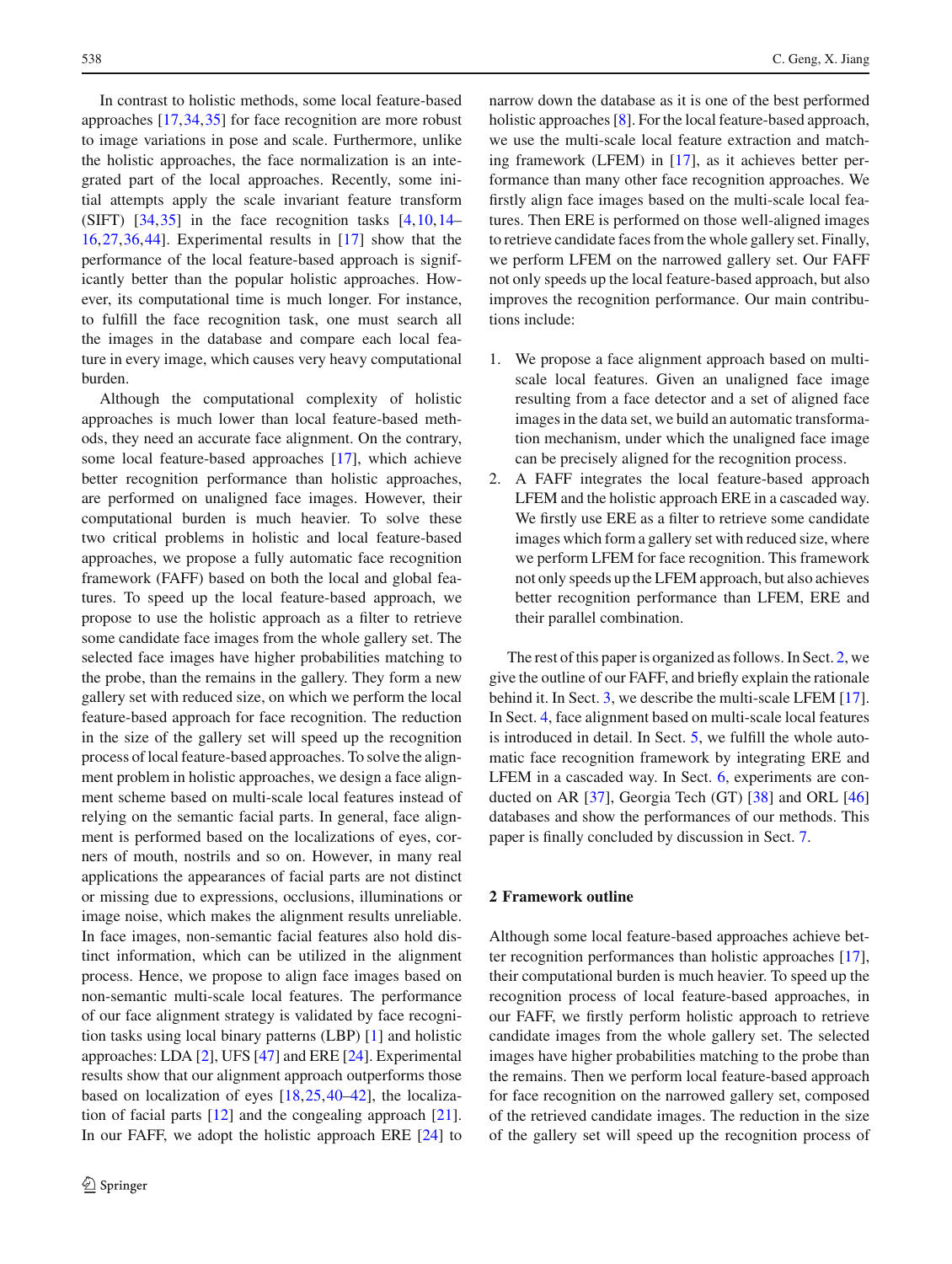local feature-based approaches. Before we use the holistic approach as a filter, we must align face images into the same canonical pose, which is the premise of most holistic approaches. Usually, the alignment is done based on the localization of semantic facial parts like corners of eyes, eyeballs, corners of mouth, nostrils, etc. However, it is difficult to precisely detect these structures in many real applications. Besides semantic features, non-semantic facial features also hold distinct information. Hence, we propose to perform face alignment based on the non-semantic multi-scale local features.

Figure [1](#page-2-1) visually gives the outline of our FAFF based on local and global features. It consists of offline training and online recognition. In the offline training process, we firstly extract local and global features from the face database. The images in the database are aligned manually, where we learn a common face template using multi-scale local features. In the online recognition process, we build an automatic transformation mechanism, under which the probe image is aligned with the common face template learned during the offline training. Then we perform the holistic approach on the well-aligned probe image and the face database to reduce the size of the gallery set. At last, the multi-scale local feature-based approach is applied on the narrowed gallery set and outputs the final image ID. In the following sections, we will introduce each ingredient of our FAFF in detail.

#### <span id="page-2-0"></span>**3 Local feature extraction and matching**

#### 3.1 Local feature extraction

## *3.1.1 Keypoint detection and scale selection*

A keypoint is a pixel or the center of a local area that shows some characteristics different from its neighbors. Obviously, blob-like and corner-like structures are candidates of keypoints. A Laplace operator  $\nabla^2$  applied to the image  $I(x, y)$ produces extrema at both blob-like and corner-like structures. Therefore, the spatial extrema of the Laplace image  $\nabla^2 I(x, y)$  are keypoint candidates. However, local structures have different scales so that the extrema may appear in the images smoothed with different scales. To find the scale of a possible keypoint we need to detect the extrema in the scale space, too. As studied by Lindeberg [\[33](#page-12-21)], the normalized Laplacian of Gaussian (LoG),  $\sigma^2 \nabla^2 G$ , provides scale invariance. Thus, automatic scale selection is done in the output images of the normalized LoG filter  $O(x, y, \sigma^2)$  =  $\sigma^2 \nabla^2 G(x, y, \sigma) * I(x, y)$ , where  $G(x, y, \sigma)$  is a Gaussian smooth filter with zero mean and diagonal covariance matrix  $\sigma^2$ **I**.

To detect the blob-like and corner-like structures and represent them at the optimal scales, points of the normalized LoG images that are extrema in both spatial and scale spaces are selected. Unlike most other visual objects, which have



<span id="page-2-1"></span>**Fig. 1** Fully automatic face recognition framework based on both the local and global features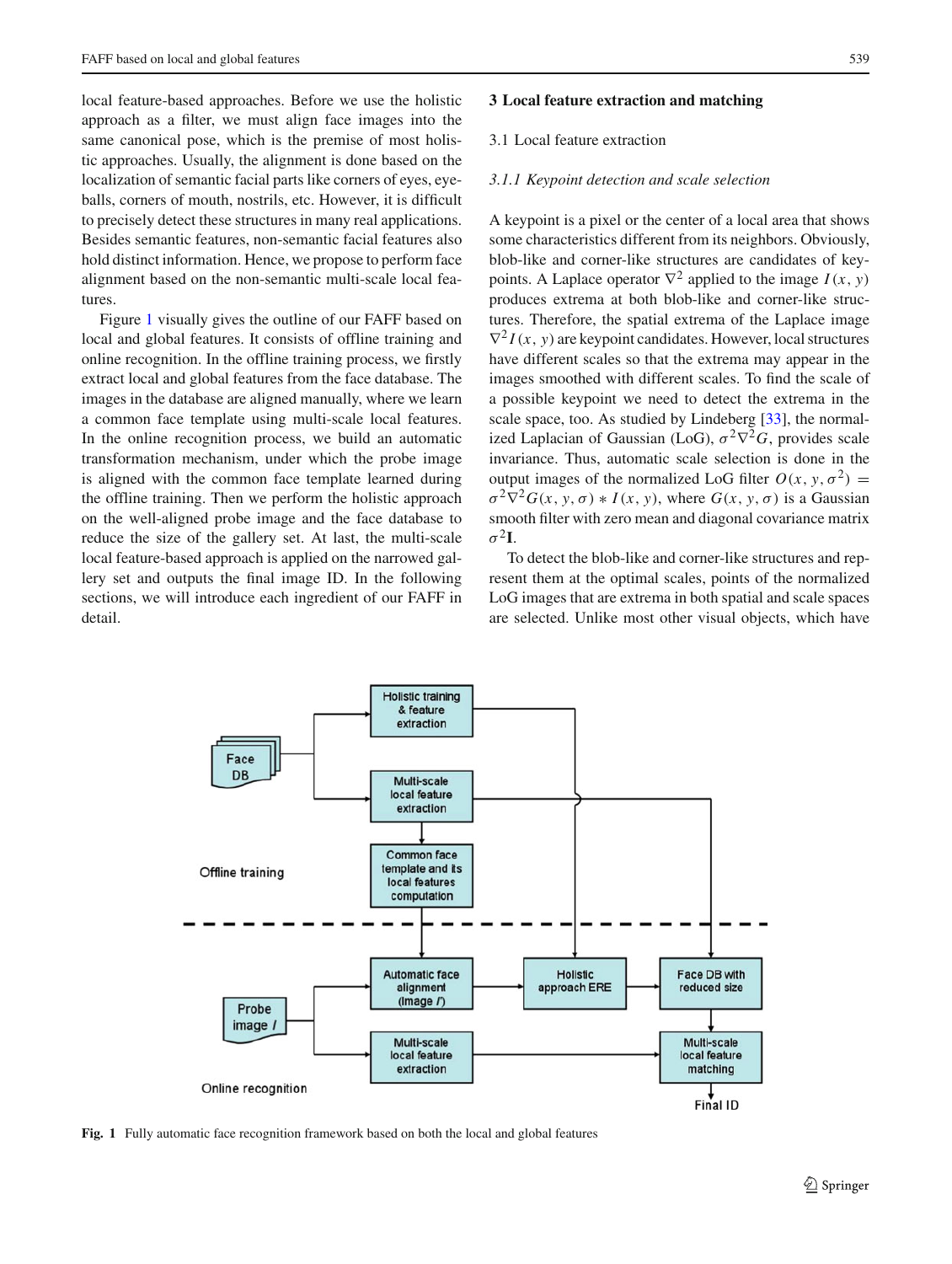sharp corner structures with high contrast, human faces are round and smooth and hence have many indistinct structures that are yet very informative to differentiate persons. There are few obvious blobs and corners with high contrast, because the intensity changes in face images are gradual and slow in the most areas. On the other hand, the shape of the structures could be complex and some structures are close to each other or overlap. As a result, many local structures in the smooth area such as forehead, cheeks and chin cannot be detected due to the strict condition of the extrema in the 26 neighbors as proposed by Lowe [\[34](#page-12-13),[35\]](#page-12-14). To solve this problem, we proposed in [\[17](#page-11-14)] to compare a candidate point with its eight neighbors in the current scale and the corresponding one neighbor in the scale above and below. A keypoint will be selected if it is larger than all of these 10 neighbors or smaller than all of them. Figure [2](#page-3-0) visually shows the proposed detection approach.

#### *3.1.2 Descriptor representation*

There are several descriptors proposed in the literature to represent the local image structures [\[5](#page-11-22)[,20](#page-11-23)]. In this work, we adopt Lowe's descriptor, which is a set of histograms consisting of oriented gradients. In Lowe's SIFT framework, the support area proportional to the scale of the keypoint is divided into  $4 \times 4$  blocks. An 8-bin oriented gradient histogram is computed in each block. Thus, a histogram vector **h** for each keypoint has  $4 \times 4 \times 8 = 128$  dimensions. In the application of face recognition, we aim to distinguish different face images. Keypoints near the face edge carry important information about the shape of the facial contour are often of large scale and hence their support area will exceed the image area, if the image is cropped tightly to the face size. To make use of these important keypoints, we introduce a mask vector  $\mathbf{m} = (m_1, m_2, \dots, m_{128})^T$  for each keypoint defined as



<span id="page-3-0"></span>**Fig. 2** Extrema of the normalized LoG images are detected by comparing a pixel (*marked with cross*) to its eight neighbors at the current scale and the corresponding pixels at the adjacent scales (*marked with circles*)

$$
m_k = \begin{cases} 1, & \text{if the block is in the image;} \\ 0, & \text{if the block is outside the image.} \end{cases}
$$
 (1)

As face recognition is always following a face detection process, the rough position and size of a face in the image are known, thus, we can have the mask vector **m**, which enables a partial descriptor. The feature vector **f** is computed by  $f = Mh$ , where M is a diagonal matrix whose diagonal elements are the elements of the mask vector **m**. To invalid the contribution of the possible non-image region out of the descriptor matching, the similarity between two descriptors *i* and *j* is computed as

<span id="page-3-1"></span>
$$
s_{ij} = \frac{\mathbf{f}_i^{\mathrm{T}} \mathbf{f}_j}{\sqrt{\mathbf{f}_i^{\mathrm{T}} \mathbf{M}_j \mathbf{f}_i \mathbf{f}_j^{\mathrm{T}} \mathbf{M}_i \mathbf{f}_j}}
$$
(2)

It is easy to see that  $s_{ij}$  is a normalized similarity between two keypoints *i* and *j* in the common face region. It enables the participation of partial descriptors in the matching process.

#### 3.2 Local feature matching

To determine the identity of a probe face image based on a set of gallery images, local structures of the probe image represented by the keypoints and their descriptors are compared with those in the gallery. The gallery image whose local structures have the maximum similarity to the probe image establishes the identity of the probe.

## *3.2.1 Search the k-nearest neighbors of the nearest subject and affine transform estimation*

In the identification tasks, there are many similar gallery images. As a result, the nearest keypoints to the probe often disperse to many candidates in the gallery, and hence the probability that the largest number of the nearest keypoints fall into the right candidate is low. This problem becomes severe if the gallery contains a large number of subjects. Moreover, multiple templates per subject in the gallery make it even worse. To circumvent the problem caused by multiple templates per subject, we propose to search the *k*-nearest neighbors of the nearest subject. The best candidate match of a keypoint in the probe image is found by identifying its first nearest neighbor in the keypoint set of all gallery images. The first nearest neighbor is defined as the gallery keypoint whose descriptor has the maximum similarity based on [2](#page-3-1) to that of the probe keypoint. The subject ID of the first nearest neighbor is recorded. Then, we further identify the *k*-nearest neighbors that have the same subject ID as the first nearest neighbor so that the  $(k+1)$ th-nearest neighbor has a different subject ID. If two or more such nearest neighbors fall into a same gallery image, only the one with highest similarity is chosen from them. A candidate image is identified if at least three such *k*-nearest neighbors are found from it. We often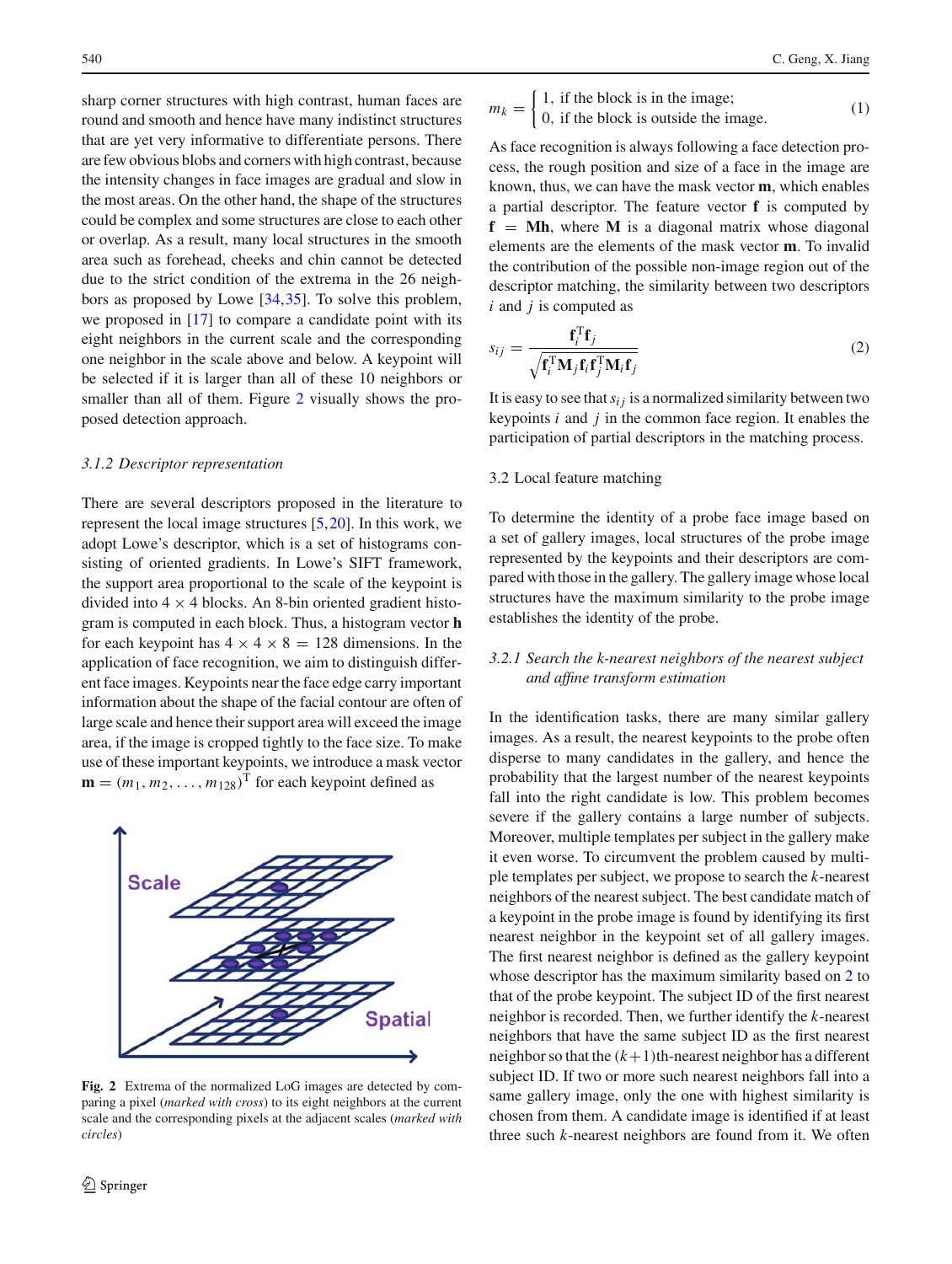obtain multiple candidate images. The minimum similarity *sm* of all the probe keypoints to their *k*-nearest neighbors is recorded for the second stage of the image matching.

Based on the correspondence between the keypoints in the probe image and those in a candidate gallery image found in the *k*-nearest neighbor search, we can compute the affine transform parameters between the two images. We follow Lowe's approach here [\[35](#page-12-14)]. Some *k*-nearest neighbors are rejected by this process due to their geometric inconsistence.

## *3.2.2 Further matching between probe and each candidate gallery image*

Although the proposed method that searches the *k*-nearest neighbors of the nearest subject to a probe keypoint circumvents the problem of multiple templates per subject, the *k*-nearest neighbors often disperse to many different subjects if the gallery contains a large number of subjects. In general, the more subjects the gallery contains, the smaller the number of the *k*-nearest neighbors can be found in a candidate gallery image. This decreases the probability that the largest number of the nearest keypoints fall into the gallery image with the correct ID. This problem can be very severe if the gallery contains a large number of subjects. Thus, in an identification problem, the *k*-nearest neighbors of the probe keypoints found in a gallery image are often only a small portion of the keypoints that can be well matched with those in the probe image. Only considering the *k*-nearest neighbors in the whole database as the matched keypoints in a gallery image greatly weakens the discriminative power of the local structures of an image. Therefore, we propose to further search the keypoints in each single candidate gallery image that can well match with those in the probe.

We have obtained the six affine transform parameters  $m_1, m_2, m_3, m_4, t_x$  and  $t_y$  based on the matched keypoint pairs in the *k*-nearest neighbor search. We project the location of a probe keypoint  $[x_p, y_p]$  to the gallery image  $[x'_p, y'_p]$ by the affine transform as

$$
\begin{bmatrix} x'_p \\ y'_p \end{bmatrix} = \begin{bmatrix} m_1 & m_2 \\ m_3 & m_4 \end{bmatrix} \begin{bmatrix} x_p \\ y_p \end{bmatrix} + \begin{bmatrix} t_x \\ t_y \end{bmatrix}.
$$
 (3)

The geometric distance  $d$  between the location  $[x_g, y_g]$  of a gallery keypoint and that of a transformed probe keypoint is computed as  $d = \sqrt{(x_g - x'_p)^2 + (y_g - y'_p)^2}$ . If a gallery keypoint *i* is geometrically close to a transformed probe keypoint *j*,  $d_{ij} < d_t$ , and their descriptor is similar,  $s_{ij} > s_t$ , keypoint *i* is identified as a candidate matched with keypoint *j*. The thresholds  $d_t$  and  $s_t$  are chosen, respectively, to be the one-fourth of the translation bin width used in the Hough transform and the minimum similarity  $s_m$  of the probe keypoints to their *k*-nearest neighbors. If multiple gallery keypoints satisfy the above conditions, the one with the

maximum descriptor similarity is chosen as the matched keypoint. If there is no gallery keypoint that satisfies the above conditions, the probe keypoint is not matched.

The thresholds  $d_t$  and  $s_t$  will affect the number of matched keypoints of two images. It is difficult to find the optimal thresholds for all applications. To reduce the sensitivity of the image matching to the thresholds  $d_t$  and  $s_t$ , instead of the number of matched keypoints, we proposed to use the accumulated similarities over all probe keypoints. The similarity of a probe keypoint *j* to a candidate gallery image is defined as

$$
s_j = \begin{cases} \max(s_{ij})_{i \in \mathcal{I}_j}, & \text{if } \mathcal{I}_j \neq \emptyset; \\ 0, & \text{if } \mathcal{I}_j = \emptyset. \end{cases}
$$
 (4)

where  $\mathcal{I}_i = \{i | d_{ij} < d_t \& s_{ij} > s_t\}$  and *i* is the index of the keypoint in the candidate gallery image. The similarity score of the probe image to the candidate gallery image  $S_{pg}$ is then the accumulated similarities of all probe keypoints:  $S_{pg} = \sum_{j=1}^{q} s_j$ , where *q* is the number of keypoints in the probe image. The identity of the probe image is established as that of the gallery image that has the highest similarity score *Spg*.

## <span id="page-4-0"></span>**4 Face alignment**

The objective of our face alignment algorithm is not to localize facial feature points such as eye-brows, eyes, nose, mouth and contour of chin. The purpose of our alignment is to rectify face images into the same canonical pose for subsequent holistic recognition tasks. As mentioned in Sect. [1,](#page-0-0) face alignment algorithms based on localizations of facial parts are not reliable as the appearances of semantic facial features vary with expressions, illuminations, occlusions or image noise. Hence, we propose an approach for face alignment not just relying on the semantic features. In the field of face recognition, there is one interesting phenomenon: the variations between the images of the same identity due to expression, illumination and viewing direction are almost always larger than image variations due to change of face identity. This is because the appearance of faces is highly constrained, for example, any frontal view of a face has eyes on the sides, nose in the middle, mouth in the lower part. Moreover, the appearances of facial components of different identities may be similar. Our face alignment approach is inspired by this phenomenon.

#### 4.1 Generate the common face template

Given a set of face images  $\mathcal O$  in the training database, we align them in pose and scale with manually detected two eye coordinates. Our goal in this step is to learn a common face template based on these aligned face images *I*. As mentioned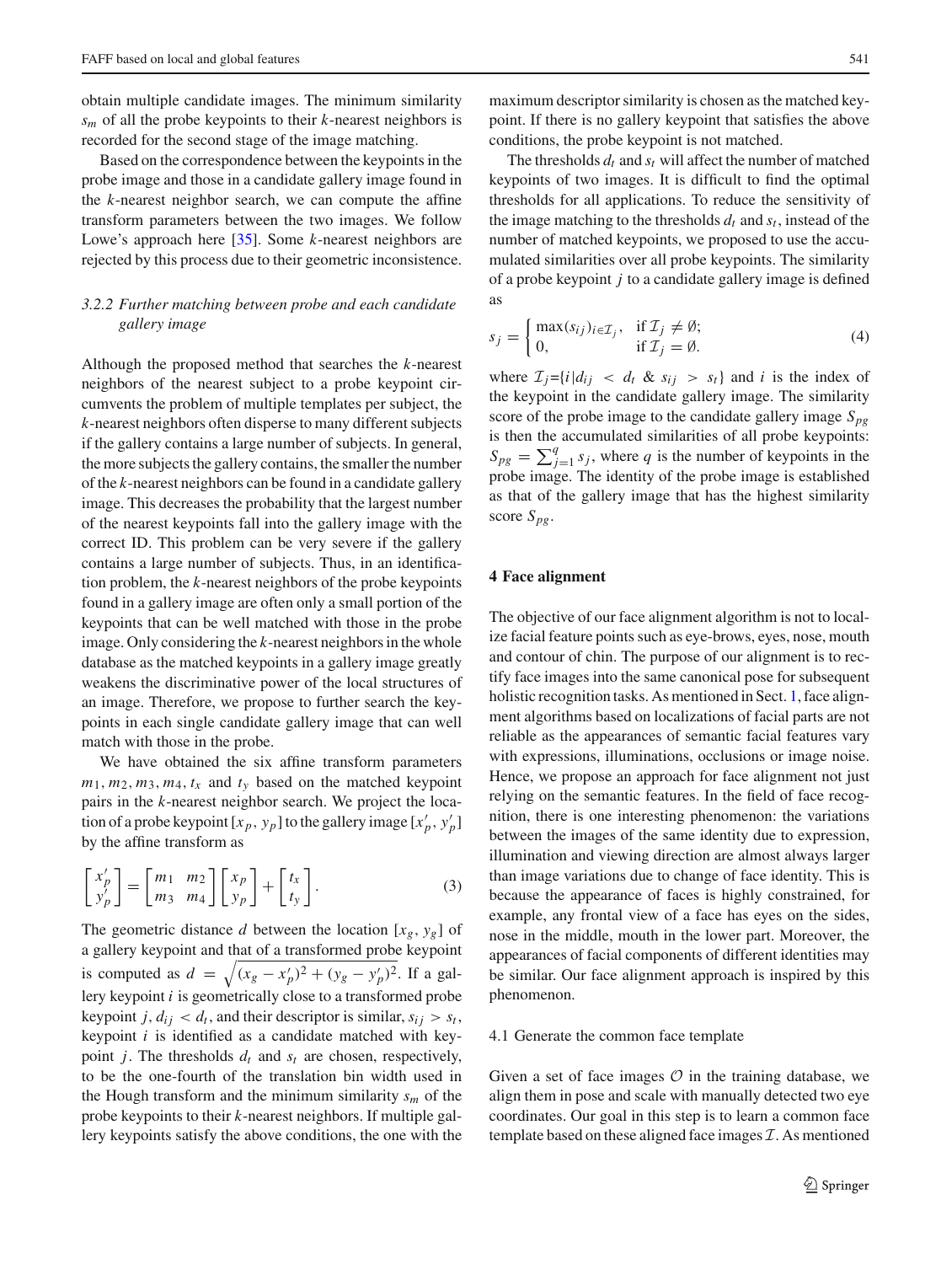above, the similarities are high, among the facial componential appearances of different subjects. The mean face m of *I* captures the common information of various identities and removes noises. The SIFT keypoints detected in m tell us the locations of the common and stable features in *I*. Figure [3a](#page-5-0) shows the mean face  $m$  computed from  $I$  with SIFT keypoints. We further add extra keypoints to meet the symmetry property of face images, as shown in Fig. [3b](#page-5-0). The keypoints in Fig. [3b](#page-5-0) are the anchor points in the common face template m.

The anchor points in m tell us the possible locations of common features in *I*. However, their descriptors provide little information, as m is the mean face image. The support area of SIFT descriptors in m is smoothed by the mean. We need to compute the descriptors directly from the individual images in the original training set  $\mathcal O$ . As there are pose variations, the locations of the detected keypoints in *O* cannot be used in the alignment process. We should project their locations into the coordinates of the well-aligned image set *I*. Let  $P_q = \{p_i^q\}, q = 1, \ldots Q$ , where *Q* is the number of images in the training set *O*, represent the keypoint set detected in the *q*th image of *O*, where  $p_i^q$  is the *i*th keypoint in  $P_q$ . Suppose that the two eye coordinates of the *q*th face image in the set  $\mathcal{O}$  are  $[e_{1x}, e_{1y}; e_{2x}, e_{2y}]$ , and the two eye coordinates in the corresponding well-aligned face image in the set *I* are  $[a_{1x}, a_{1y}; a_{2x}, a_{2y}]$ . Based on these two pairs of corresponding points, we can compute the similarity transformation parameters  $[s, \theta, t_x, t_y]$  between image sets  $\mathcal O$  and *I* as below:

$$
\begin{bmatrix} s\cos\theta \\ s\sin\theta \\ t_x \\ t_y \end{bmatrix} = \begin{bmatrix} e_{1x} & -e_{1y} & 1 & 0 \\ e_{1y} & e_{1x} & 0 & 1 \\ e_{2x} & -e_{2y} & 1 & 0 \\ e_{2y} & e_{2x} & 0 & 1 \end{bmatrix}^{-1} \begin{bmatrix} a_{1x} \\ a_{1y} \\ a_{2x} \\ a_{2y} \end{bmatrix}
$$
 (5)

Once we get the transformation parameters, we can project the location of the keypoint  $p_i^q$ ,  $[x_p, y_p]$ , to the corresponding well-aligned coordinates  $[x'_p, y'_p]$  by



<span id="page-5-0"></span>**Fig. 3** Mean face m with **a** SIFT keypoints; **b** symmetric keypoints  $K$ 

$$
\begin{bmatrix} x'_p \\ y'_p \end{bmatrix} = \begin{bmatrix} s\cos\theta & -s\sin\theta \\ s\sin\theta & s\cos\theta \end{bmatrix} \begin{bmatrix} x_p \\ y_p \end{bmatrix} + \begin{bmatrix} t_x \\ t_y \end{bmatrix}
$$
 (6)

We perform this projection on the locations of each keypoint in the set  $P$ . Thus the keypoint descriptors of  $P$  capture various pose information, and their locations are well-aligned.

Let  $K = \{k_i\}$ ,  $i = 1, \ldots t$ , denote the anchor point set in m, where *t* is the number of anchor points in the common face template. Image set  $\mathcal O$  is the original images with pose variations. The keypoint descriptors of *P* capture various pose information. To enhance the representative power of the template image m, we embed the descriptors of *P* into the anchor keypoint set  $K$ . In a region  $R$  around the location of  $k_i$ , we search its neighbors in  $\{\mathcal{P}_1,\ldots,\mathcal{P}_O\}$ . *R* is set to 1/6 times the image size in the experiments. If there are multiple keypoints in one face image falling into *R*, we select the one which is nearest to the location of  $k_i$ . In this way, around each anchor point  $k_i$ , we can find a series of keypoints  $\mathcal{N}_i$ from different face images. Comparing with the scheme of one anchor point with one descriptor from one face image, variance of keypoints coming from the same semantic region of different faces enrich feature representation and are less subject to pose variations. Note that we only use the location information of anchor point  $k_i$  to locate candidate keypoints nearby in *P*. We do not use the location or the descriptor of the anchor point  $k_i$  during the alignment process.

Now around each anchor point  $k_i$ , there is a series of keypoints  $\mathcal{N}_i$ . To make the number of keypoints in  $\mathcal{N}_i$  less dependent to the number of images *Q* in the training database *O*, we adopt hierarchical clustering [\[19\]](#page-11-24) to group the descriptors of each keypoint set  $N_i$  into *h* clusters. The cluster center  $c_j^i$ , where  $j = 1, \ldots, h$ , is selected as the descriptor who has the largest accumulated cosine similarities among all the other descriptors in the same cluster. If the number of keypoints in  $\mathcal{N}_i$  is smaller than *h*, we keep all the keypoints in  $\mathcal{N}_i$ . Hence, in the common face template m, the final number of keypoints is smaller than or equal to  $t \times h$ . And we denote these keypoints in the template image m as final anchor point set *T* .

#### 4.2 Establish the feature correspondences

Now in the template image m, there are at most  $t \times h$  anchor points extracted from various face images. Suppose that image *I* is the output of some face detector, which should be aligned into the same canonical pose as the template image m for the subsequent holistic recognition process. SIFT keypoint set  $\beta$  is extracted from the image *I*. The best candidate match of a probe keypoint in  $\beta$  is found by identifying its nearest neighbor in the anchor point set  $\mathcal T$ . The nearest neighbor is defined as the anchor point whose descriptor has the maximum similarity to that of the probe keypoint.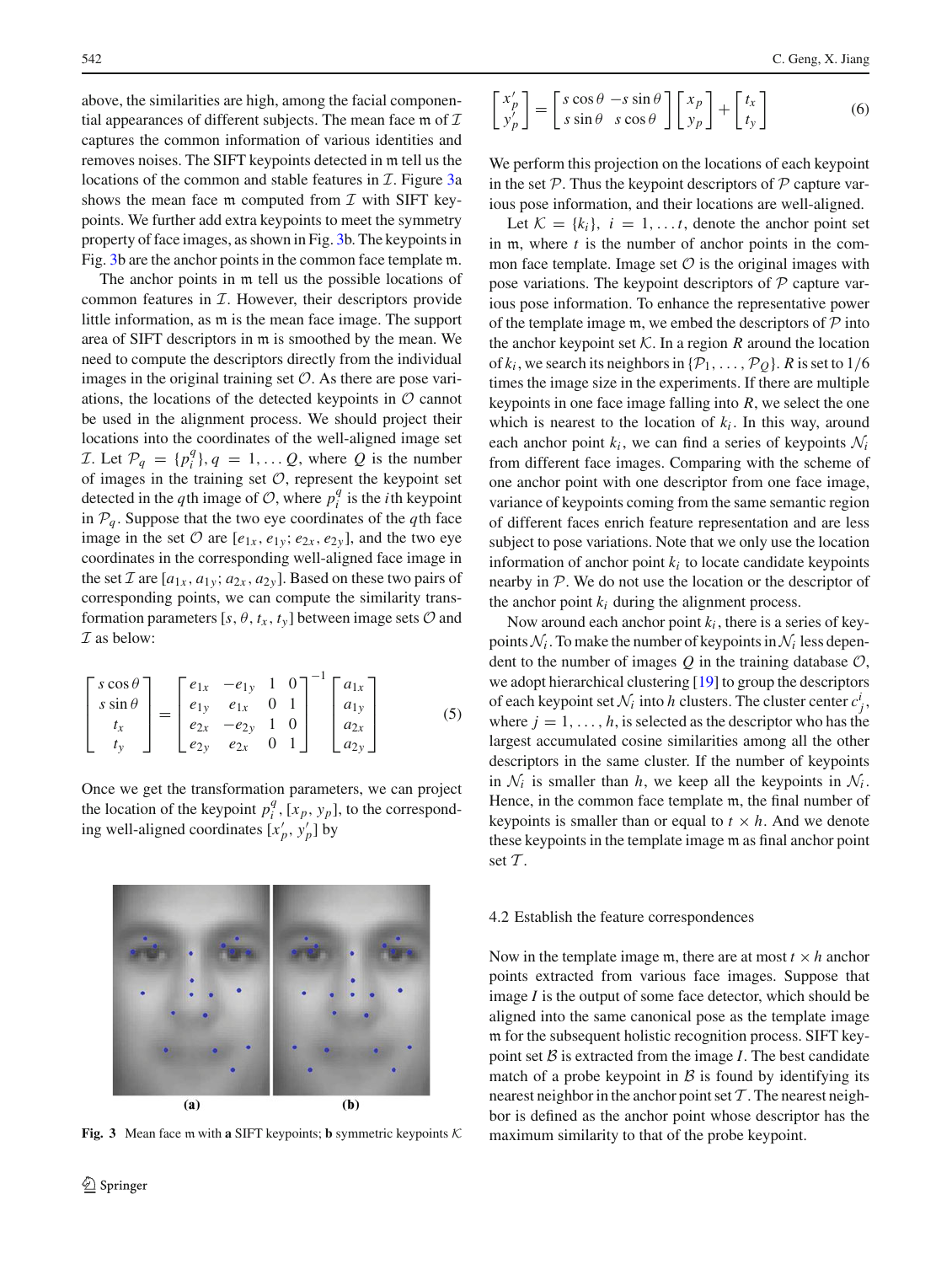<span id="page-6-2"></span>**Fig. 4** Sample images **a** before alignment; **b** after alignment

The nearest-neighbor search can only establish putative correspondences between keypoint sets *B* and *T* . To eliminate spurious keypoint pairs, we further check their geometric consistencies. There are four parameters for each SIFT keypoint: 2D location, scale and orientation. We use Hough transform to cluster keypoint pairs with similar poses. The orientation bin size used in the Hough transform is 30◦, the scale bin size is 2, and the location bin size is 0.25 times the image size. Each keypoint pair votes for the two closest bins in each dimension. Each bin with at least three keypoints is used to estimate the affine projection parameters that project the keypoint set  $\beta$  from the probe image *I* to the anchor point set *T* . An affine transformation correctly accounts for 3D rotation of a planar surface under orthographic projection, but the approximation can be poor for 3D rotation of non-planar faces. A more general solution would be to solve for the fundamental matrix. However, a fundamental matrix solution requires at least seven keypoint pairs as compared to only three for the affine solution and in practice requires even more matches for good stability. Note that the affine transformation here is used to select keypoint pairs which are geometrically consistent. We can account for errors in the affine approximation by allowing large residual errors. When the number of keypoint pairs in the bin is larger than 3, least-squares solution is adopted to compute the affine transformation parameters. After the geometric verification, we can obtain keypoint pairs  $B_{sub}$  and  $T_{sub}$ , which are subsets of  $\beta$  and  $\mathcal T$ , respectively. Note that some putative keypoint pairs are rejected by this process due to their geometric inconsistency. The anchor point set  $T_{sub}$  contains the final anchor points for the keypoint set  $B_{sub}$  to align to.

## 4.3 Face alignment by similarity transformation

The purpose of our face alignment is to rotate, resize and crop the output face images of face detectors automatically, which transforms them into canonical pose for the subsequent holistic recognition tasks. We do not want to change their structures. Hence, we adopt similarity transformation in the final alignment step. The similarity transformation gives the mapping of a model point  $[x, y]$  to an image point  $[u, v]$  in terms of an image scaling *s*, rotation  $\theta$ , and translation  $[t_x, t_y]$ . We project the location of a probe keypoint  $[x_p, y_p]$  in  $B_{sub}$  to its corresponding anchor keypoint  $[x_p', y_p']$  in  $\mathcal{T}_{sub}$  by the similarity transforma as

<span id="page-6-1"></span>
$$
\begin{bmatrix} x_p - y_p & 1 & 0 \\ y_p & x_p & 0 & 1 \\ \cdots & \cdots & \cdots \end{bmatrix} \begin{bmatrix} s\cos\theta \\ s\sin\theta \\ t_x \\ t_y \end{bmatrix} = \begin{bmatrix} x_p' \\ y_p' \\ \vdots \\ t_y \end{bmatrix}
$$
 (7)

Each matched keypoint pair contributes two rows to the first and last matrices in [7.](#page-6-1) At least two matches are needed to provide a solution. We can write this linear system as

$$
Ax = b \tag{8}
$$

The least-squares solution for the parameters **x** can be determined by solving the corresponding normal equations

$$
\mathbf{x} = [\mathbf{A}^{\mathrm{T}} \mathbf{A}]^{-1} \mathbf{A}^{\mathrm{T}} \mathbf{b},\tag{9}
$$

which minimizes the sum of the squares of the distances from the projected model locations to the corresponding image locations.

Once we obtain the transformation parameters  $[s, \theta, t_x,$  $t<sub>y</sub>$ , we can transform the probe image *I* according to the 2-D spatial similarity transformation. Figure [4a](#page-6-2) shows some sample images before alignment. Figure [4b](#page-6-2) shows the corresponding images aligned by our approach.

## <span id="page-6-0"></span>**5 FAFF based on local and global features**

#### 5.1 Eigenfeature regularization and extraction

Jiang [\[24](#page-11-5)] proposed a holistic approach named ERE, which facilitates a discriminative and a stable low-dimensional feature representation of the face image. Experiments comparing ERE with some other popular subspace methods on various databases show that ERE consistently outperforms others [\[8](#page-11-21),[24\]](#page-11-5).

Given a set of properly normalized w-by-*h* face images, we can form a training set of column image vectors  $X_{ij}$ , where  $X_{ij} \in \mathbb{R}^{n=wh}$ . Let the training set contain *p* persons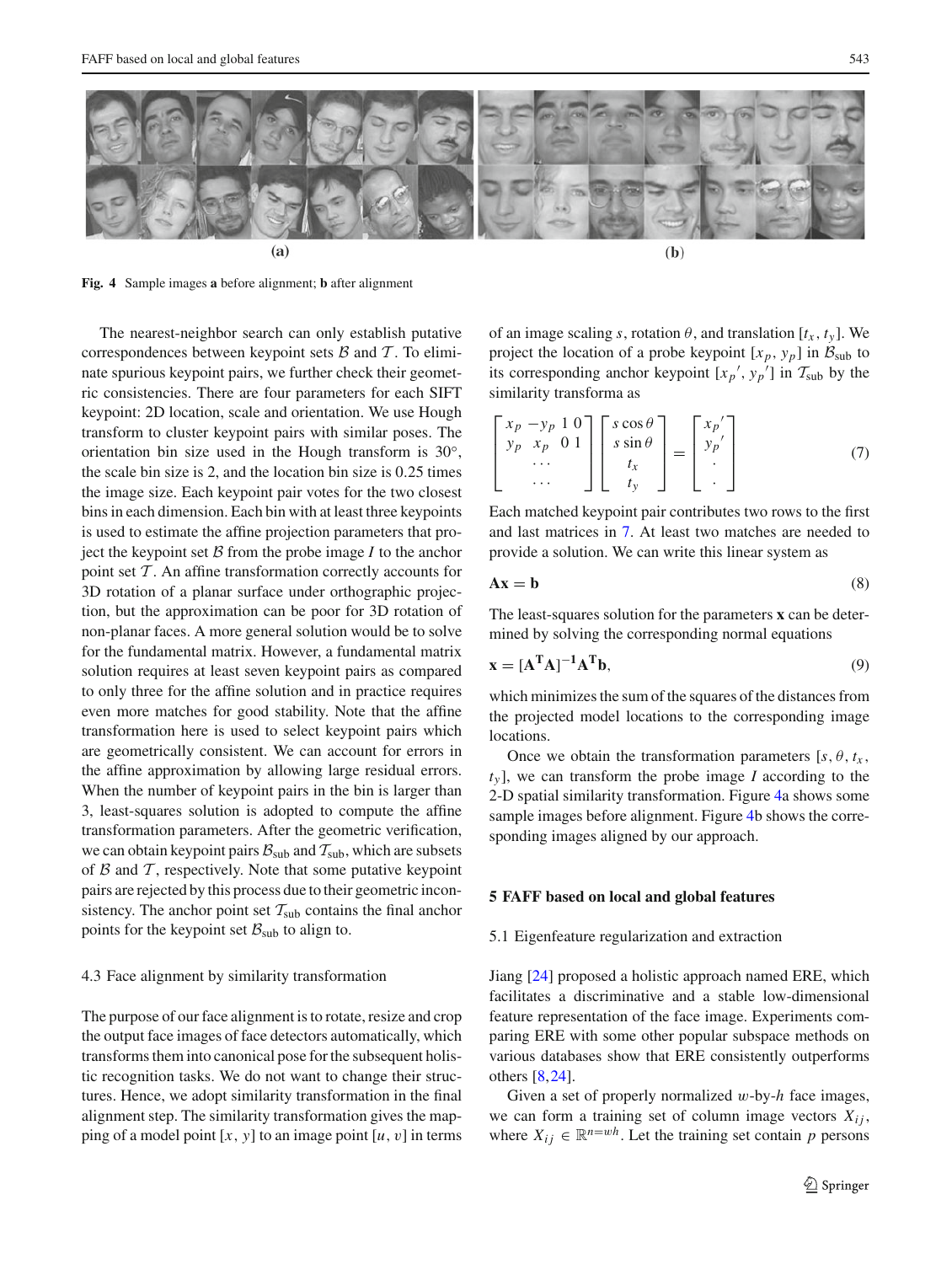and *qi* sample images for person *i*. The number of total training sample is  $l = \sum_{i=1}^{p} q_i$ . For face recognition, each person is a class with prior probability of  $c_i$ . The within-class scatter matrix is defined by  $\mathbf{S}^w = \sum_{i=1}^p \frac{c_i}{q_i}$  $\frac{c_i}{q_i} \sum_{j=1}^{q_i} (X_{ij} - \bar{X}_i)(X_{ij} (\bar{X}_i)^T$ , where  $\bar{X}_i = \frac{1}{q_i} \sum_{j=1}^{q_i} X_{ij}$ . By solving the eigenvalue problem, we have

<span id="page-7-0"></span>
$$
\Lambda = \Phi^{w} S^w \Phi^w, \tag{10}
$$

where  $\Phi^w = [\phi_1^w, \dots, \phi_n^w]$  is the eigenvector matrix of  $\mathbf{S}^w$ , and  $\Lambda^w$  is the diagonal matrix of eigenvalues  $\lambda_1^w, \ldots, \lambda_n^w$ corresponding to the eigenvectors.

The eigenspace  $\mathbb{R}^n$  spanned by eigenvectors  $\{\phi_k^w\}_{k=1}^n$ is decomposed into three subspaces: a reliable face variation dominating subspace (or simply face space)  $\mathbf{F}$  =  ${\varphi_k^w}\}_{k=1}^m$ , an unstable noise variation dominating subspace (or simply noise space) **N** =  $\{\phi_k^w\}_{k=m+1}^r$  and a null space  $\emptyset = {\phi_k^w}_{k=r+1}^n$ , where *r* is the rank of  $S^w$ . To determine the start point of the noise dominant region  $m + 1$ , we first find the median of non-zero eigenvalues  $\lambda_{\text{med}}^w = \text{median}\{\forall \lambda_k^w | k \leq r\}$ . The distance between  $\lambda_{\text{med}}^w$  and the smallest non-zero eigenvalue is  $d_{m,r} = \lambda_{\text{med}}^w - \lambda_r^w$ . The start point of the noise region  $m + 1$  is estimated by

$$
\lambda_{m+1}^w = \max \{ \forall \lambda_k^w | \lambda_k^w < (\lambda_{\text{med}}^w + \mu (\lambda_{\text{med}}^w - \lambda_r^w)) \},\tag{11}
$$

where  $\mu$  is a constant. The optimal value of  $\mu$  may be slightly larger or smaller than 1 for different applications.

The eigenspectrum is regularized by replacing the noise dominating  $\lambda_k^w$  in **N** with a model  $\alpha/(k + \beta)$  and replacing the zero  $\lambda_k^w$  in the null space Ø with the a constant. The regularized eigenspectrum  $\tilde{\lambda}_k^w$  is given by

$$
\tilde{\lambda}_k^w = \begin{cases}\n\frac{\lambda_k^w}{k + \beta}, & k < m; \\
\frac{\alpha}{k + \beta}, & m \le k \le r; \\
\frac{\alpha}{r + 1 + \beta}, & r < k \le n,\n\end{cases}
$$
\n(12)

where  $\alpha = \frac{\lambda_1^w \lambda_m^w (m-1)}{\lambda_1^w - \lambda_m^w}$ , and  $\beta = \frac{m \lambda_m^w - \lambda_1^w}{\lambda_1^w - \lambda_m^w}$ . The training data are transformed to  $\tilde{Y}_{ij} = \tilde{\boldsymbol{\Phi}}_n^{wT} X_{ij}$ , where

$$
\tilde{\Phi}_n^w = \left[ \phi_1^w / \sqrt{\tilde{\lambda}_1^w}, \dots, \phi_n^w / \sqrt{\tilde{\lambda}_n^w} \right].
$$
\n(13)

After the feature regularization, a new total scatter matrix is formed by vectors  $\tilde{Y}_{ij}$  of the training data as  $\tilde{\mathbf{S}}^t = \sum_{i=1}^p \frac{c_i}{q_i}$  $\frac{c_i}{q_i} \sum_{j=1}^{q_i} (\tilde{Y}_{ij} - \bar{Y})(\tilde{Y}_{ij} - \bar{Y})^{\text{T}}$ , where  $\bar{Y} =$  $\sum_{i=1}^p \frac{c_i}{q_i}$  $\frac{c_i}{q_i} \sum_{j=1}^{q_i} \tilde{Y}_{ij}$ .

The regularized features  $\tilde{Y}_{ij}$  will be decorrelated for  $\tilde{S}^t$ by solving the eigenvalue problem similar to [10.](#page-7-0) The eigenvectors in the eigenvector matrix  $\tilde{\Phi}_n^t = [\tilde{\phi}_1^t, \dots, \tilde{\phi}_n^t]$  are sorted in a descending order of the corresponding eigenvalues. The dimensionality reduction is performed by keeping the eigenvectors with the *d* largest eigenvalues  $\tilde{\Phi}_d^t$  =  $[\tilde{\phi}_k^t]_{k=1}^d = [\tilde{\phi}_1^t, \ldots, \tilde{\phi}_d^t]$ , where *d* is the number of features

usually selected by a specific application. The feature regularization and extraction matrix **U** is given by  $\mathbf{U} = \tilde{\boldsymbol{\Phi}}_n^w \tilde{\tilde{\boldsymbol{\Phi}}}_d^t$ , which transforms a face image vector  $X, X \in \mathbb{R}^n$ , into a feature vector  $F, F \in \mathbb{R}^d$ , by  $F = U^T X$ .

## 5.2 FAFF based on both the local and global features

Some local feature-based approaches achieve better recognition performance than holistic approaches [\[17\]](#page-11-14), but their computational burden is much heavier. To speed up the local feature-based approach, we propose to use the holistic approach as a filter to retrieve candidate images from the whole gallery set. The retrieved images form a narrowed gallery set, on which we perform the multi-scale local featurebased approach for face recognition. The reduction in the size of the gallery set will significantly relieve its computational complexity.

Image *I* is the output of a face detector. Firstly, we align image *I* by the approach proposed in Sect. [4.](#page-4-0) Then the aligned image  $I'$  can be used as the input of the holistic approach ERE [\[24](#page-11-5)]. To calculate the similarities between the probe image *I*' and all the gallery images, each *n*-D face image vector is transformed into *d*-D feature vector *F* using the feature regularization and extraction matrix **U** obtained in the training stage. Then the cosine similarity measure between a probe feature vector  $F_p$  and a gallery feature vector  $F_g$  is applied,

$$
S(F_p, F_g) = \frac{F_p^{\mathrm{T}} F_g}{\|F_p\|_2 \|F_g\|_2},\tag{14}
$$

where  $\|\cdot\|_2$  is the norm 2 operator.

There are *m* similarity scores  $S = \{S_1, S_2, \ldots, S_m\}$ between image *I'* and *m* gallery images. The scores  $S_i$ ,  $i =$ 1,..., *m* are ordered as

$$
S_{(1)} \ge S_{(2)} \ge \ldots \ge S_{(m)},\tag{15}
$$

and the gallery images with the top *n* highest similarity scores are selected as the input of the following multi-scale LFEM. The final image ID is the one with the highest similarity score of the *n* candidate gallery images computed by the LFEM approach. The rationale behind this cascaded process is as follows:

- 1. ERE is one of the best performed holistic approaches.
- 2. The probability that the true image ID is included in the top *n* gallery images is high.
- 3. The computational complexity of the ERE approach at the recognition stage is significantly lower than the LFEM approach.
- 4. The recognition performance of LFEM is better than the ERE approach.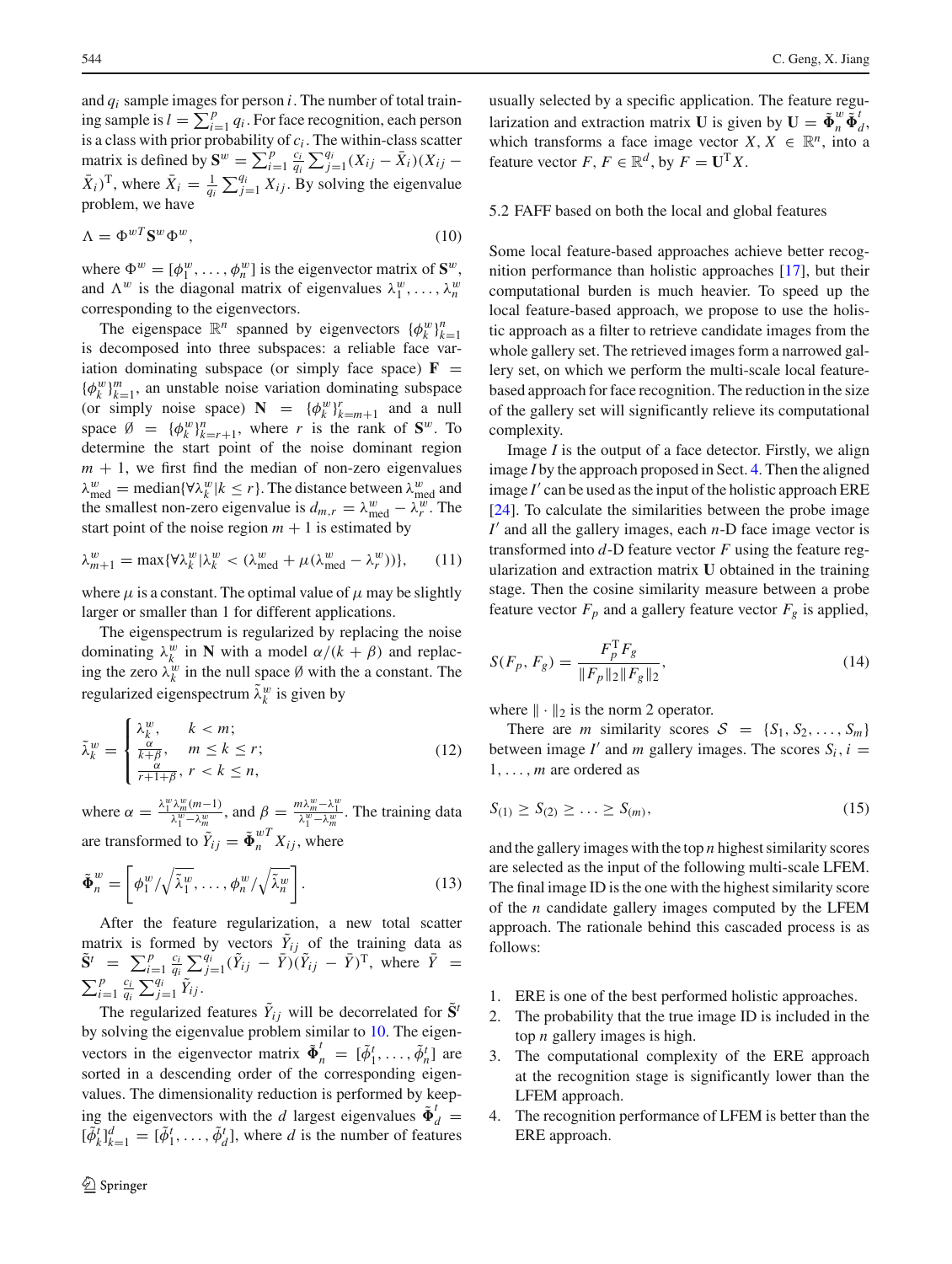5. For the LFEM approach, comparing image *I'* with *n* gallery images is much faster than comparing it with all the *m* gallery images  $(n < m)$ .

## <span id="page-8-0"></span>**6 Experimental results**

In this section, we will test our proposed approaches on AR [\[37](#page-12-18)], GT [\[38](#page-12-19)] and ORL [\[46](#page-12-20)] databases. Firstly, we will validate our face alignment strategy through LBP [\[1\]](#page-11-20) and three holistic face recognition approaches: LDA [\[2](#page-11-1)], UFS [\[47](#page-12-0)] and ERE [\[24](#page-11-5)]. Secondly, we will report the results of our fully automatic face recognition framework based on both the local and global features (FAFF).

## <span id="page-8-3"></span>6.1 Validation of our face alignment strategy

Eight face alignment approaches are compared: adaboost eye detector [\[18](#page-11-8),[25\]](#page-11-9), eye localization by pixel differences (PD) [\[41](#page-12-22)], eye localization by rank order filter (ROF) [\[40\]](#page-12-17), eye localization by cascaded asymmetric principal and discriminative analysis (C-APCDA) [\[22](#page-11-4)[,42](#page-12-8)], localization of semantic facial features [\[12\]](#page-11-12), congealing [\[21](#page-11-13)], our proposed approach (Prop.) and manual alignment (MA).

## *6.1.1 Results on AR database*

The color images in AR database are converted to gray-scale and cropped into the size of  $60 \times 85$  pixels. We conduct two sets of experiments on this database.

In the first set, 75 persons with 14 non-occluded images per person are selected, which makes the database containing 1,050 images. At the alignment stage, for the C-APCDA eye detector [\[42](#page-12-8)], the first seven images per subject serve as training images and are aligned manually by two eye coordinates. The remaining seven images per subject serve as the output of the face detector, which should be aligned. For our proposed alignment approach, the first seven images per subject are aligned manually to generate the face template. At the recognition stage, images are divided into  $5 \times 5$  windows for the LBP [\[1](#page-11-20)] approach. For the three holistic approaches LDA [\[2](#page-11-1)], UFS [\[47\]](#page-12-0) and ERE [\[24\]](#page-11-5), the first 7 images of all subjects are used in the training and gallery sets, which are normalized manually. The remaining seven images of all subjects serve as probe, which are aligned by different approaches. The best recognition performances of the holistic approaches LDA [\[2](#page-11-1)], UFS [\[47](#page-12-0)] and ERE [\[24\]](#page-11-5) over all possible numbers of features are recorded.

To verify the performance of our alignment approach on occluded face images, in the second set of experiments, we select 55 persons with 12 occluded images per person (some sample images are shown in Fig. [5\)](#page-8-1). The first 6 images of all 55 subjects are used in the training and gallery sets and the



<span id="page-8-1"></span>**Fig. 5** Sample images of occluded face

|  | <b>Table 1</b> Recognition rate on AR database |  |
|--|------------------------------------------------|--|
|--|------------------------------------------------|--|

<span id="page-8-2"></span>

|                  | LBP $(\%)$ | $LDA(\%)$ | UFS $(\% )$ | ERE $(\% )$ |
|------------------|------------|-----------|-------------|-------------|
| SET 1            |            |           |             |             |
| МA               | 98.10      | 93.90     | 95.05       | 95.05       |
| Adaboost [18,25] | 95.81      | 89.71     | 91.05       | 90.67       |
| PD [41]          | 87.24      | 80.38     | 82.86       | 82.29       |
| <b>ROF</b> [40]  | 73.52      | 69.71     | 70.48       | 71.24       |
| $C-APCDA$ [42]   | 94.67      | 89.52     | 90.10       | 89.14       |
| SF [12]          | 91.05      | 84.76     | 87.05       | 86.48       |
| Prop.            | 95.43      | 92.95     | 92.95       | 94.10       |
| SET <sub>2</sub> |            |           |             |             |
| МA               | 86.67      | 72.12     | 72.12       | 80.30       |
| SF [12]          | 50.91      | 23.64     | 27.58       | 32.12       |
| Prop.            | 76.06      | 58.79     | 60.00       | 62.73       |

remaining 6 images of all subjects serve as probe. Obviously, alignment approaches that are only based on eye localizations fail in this case because of the occlusion. Therefore, we compare the performances of three alignment approaches: localization of semantic facial features [\[12](#page-11-12)], our proposed approach and the manual alignment.

Table [1](#page-8-2) shows the rank one recognition rates on AR database of four recognition algorithms based on seven different alignment approaches. From this table, we can see that in the first set of experiments, the recognition performance achieved by our alignment approach, though slightly worse than manual alignment, outperforms all other automatic alignment approaches. Because in our alignment approach we do not just depend on the positions of semantic facial parts, our approach can get more reliable alignment results. Figure [6a](#page-9-0) gives the cumulative matching curves obtained from seven different alignment approaches based on the ERE approach. The cumulative recognition performance obtained by our alignment approach is significantly better than other automatic alignment approaches. The second set of experiments is conducted on the occluded face images. The results in Table [1](#page-8-2) show that our proposed alignment approach significantly outperforms the alignment approach based on localizations of semantic facial features [\[12](#page-11-12)]. The recognition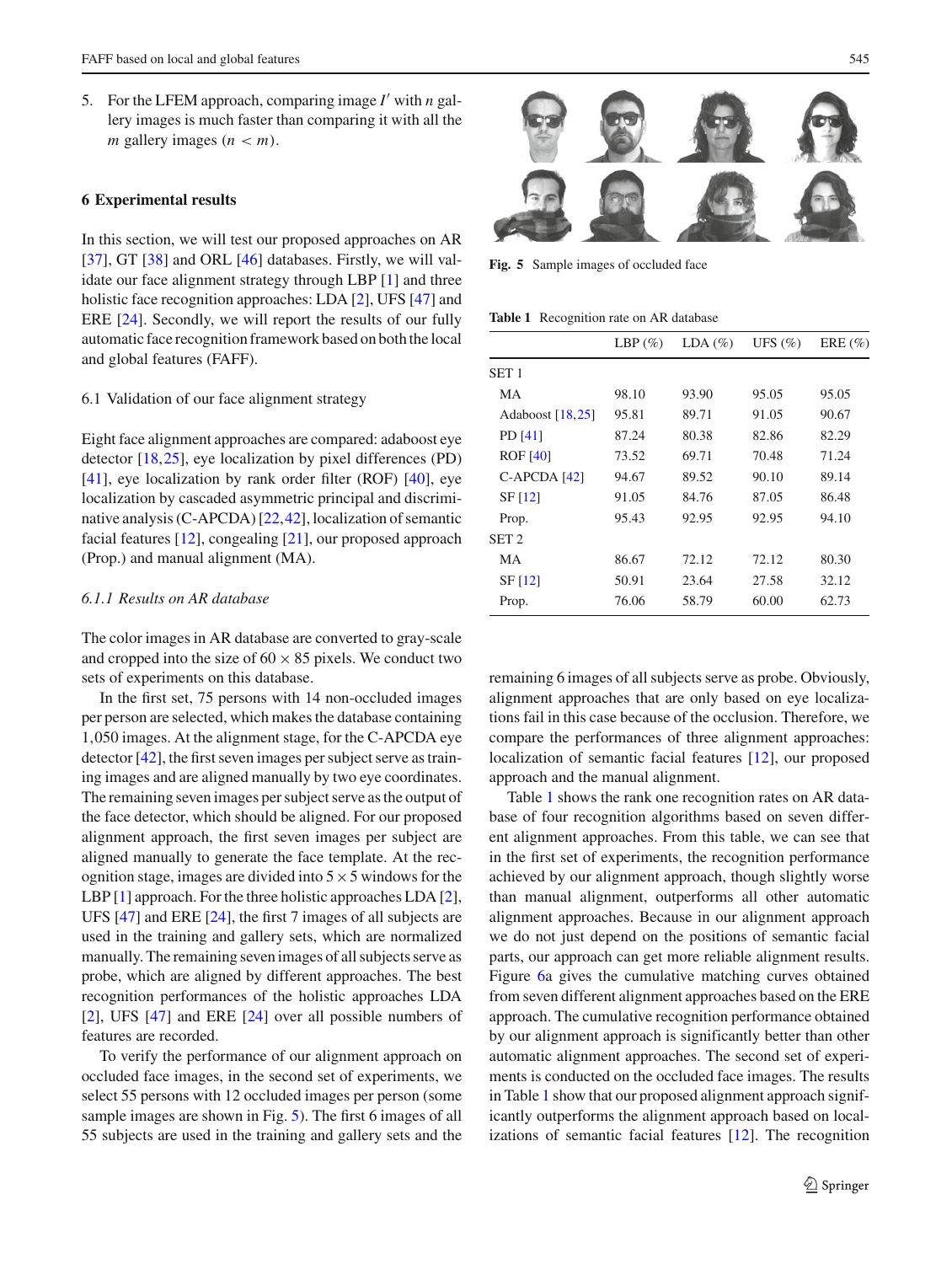

<span id="page-9-0"></span>**Fig. 6** Cumulative matching curves of different alignment approaches obtained by ERE on **a** AR database; **b** GT database; **c** ORL database

rates are quite low because all face images in the training/gallery and probe sets are occluded.

#### *6.1.2 Results on GT database*

The GT database consists 750 color images of 50 subjects (15 images per subject). These images have large variations in both pose and expression and some illumination changes. Images are converted to gray scale and cropped into the size of  $60 \times 80$ . At the alignment stage, for the C-APCDA approach [\[42](#page-12-8)], the first eight images per subject serve as training images and are aligned manually based on the two eye positions. The remaining seven images per subject serve as the output of the face detector, which should be aligned. For our proposed approach, the first eight images per subject are aligned manually to generate the template. At the recognition stage, images are divided into  $5 \times 5$  windows for the LBP approach [\[1\]](#page-11-20). For the three holistic approaches LDA [\[2](#page-11-1)], UFS [\[47](#page-12-0)] and ERE [\[24\]](#page-11-5), the first eight images of all subjects are used in the training and gallery sets, which are normalized manually. The remaining seven images of all subjects serve as probe images, which are aligned by different approaches. The best recognition performances of the holistic approaches LDA [\[2\]](#page-11-1), UFS [\[47](#page-12-0)] and ERE [\[24\]](#page-11-5) over all possible numbers of features are recorded.

Table [2](#page-9-1) shows the rank one recognition rates on GT database of four recognition algorithms based on eight different alignment approaches. Comparing different automatic face alignment approaches, the performance of our face alignment approach is significantly better than eyebased approaches: Adaboost [\[18](#page-11-8),[25\]](#page-11-9), PD [\[41\]](#page-12-22), ROF[\[40](#page-12-17)] and C-APCDA [\[42\]](#page-12-8), semantic feature-based approach [\[12](#page-11-12)] and the unsupervised approach: Congealing [\[21](#page-11-13)]. Figure [6b](#page-9-0) gives the cumulative matching curves obtained from eight different alignment approaches based on the ERE approach. The cumulative recognition performance obtained by our alignment approach is significantly better than other automatic alignment approaches.

**Table 2** Recognition rate on GT database

<span id="page-9-1"></span>

|                  | LBP $(\%)$ | $LDA(\%)$ | UFS $(\% )$ | $ERE (\%)$ |
|------------------|------------|-----------|-------------|------------|
| MA               | 90.29      | 92.00     | 91.43       | 92.86      |
| Adaboost [18,25] | 85.43      | 82.29     | 81.71       | 83.71      |
| PD [41]          | 72.00      | 64.29     | 69.14       | 71.43      |
| <b>ROF [40]</b>  | 84.29      | 60.29     | 64.00       | 67.43      |
| $C-APCDA[42]$    | 85.43      | 83.43     | 83.71       | 86.29      |
| Congealing [21]  | 83.43      | 84.29     | 82.29       | 85.71      |
| SF [12]          | 85.43      | 83.43     | 84.57       | 86.00      |
| Prop.            | 84.29      | 92.57     | 90.57       | 92.00      |
|                  |            |           |             |            |

#### *6.1.3 Results on ORL database*

Images of ORL database are cropped into the size of  $50 \times 57$ . The ORL database contains 400 images of 40 people (10 images per person). At the alignment stage, for the learningbased approach [\[42\]](#page-12-8), the first five images per subject serve as training images and are aligned manually by the two eye coordinates. The remaining five images per subject serve as the output of the face detector, which should be aligned. For our proposed alignment approach, the first five images per subject are aligned manually to generate the template. At the recognition stage, for the LBP approach [\[1\]](#page-11-20), images are divided into  $3 \times 3$  windows. For the three holistic approaches LDA [\[2\]](#page-11-1), UFS [\[47\]](#page-12-0) and ERE [\[24\]](#page-11-5), the first five images of all subjects are used in the training and gallery sets, which are normalized manually. The remaining five images of all subjects serve as probe images, which are aligned by different approaches. The best recognition performances of the holistic approaches LDA [\[2](#page-11-1)], UFS [\[47](#page-12-0)] and ERE [\[24](#page-11-5)] over all possible numbers of features are recorded.

Table [3](#page-10-1) shows the rank one recognition rates on ORL database of four recognition algorithms based on seven different alignment approaches. Comparing different automatic alignment approaches, our proposed approach achieves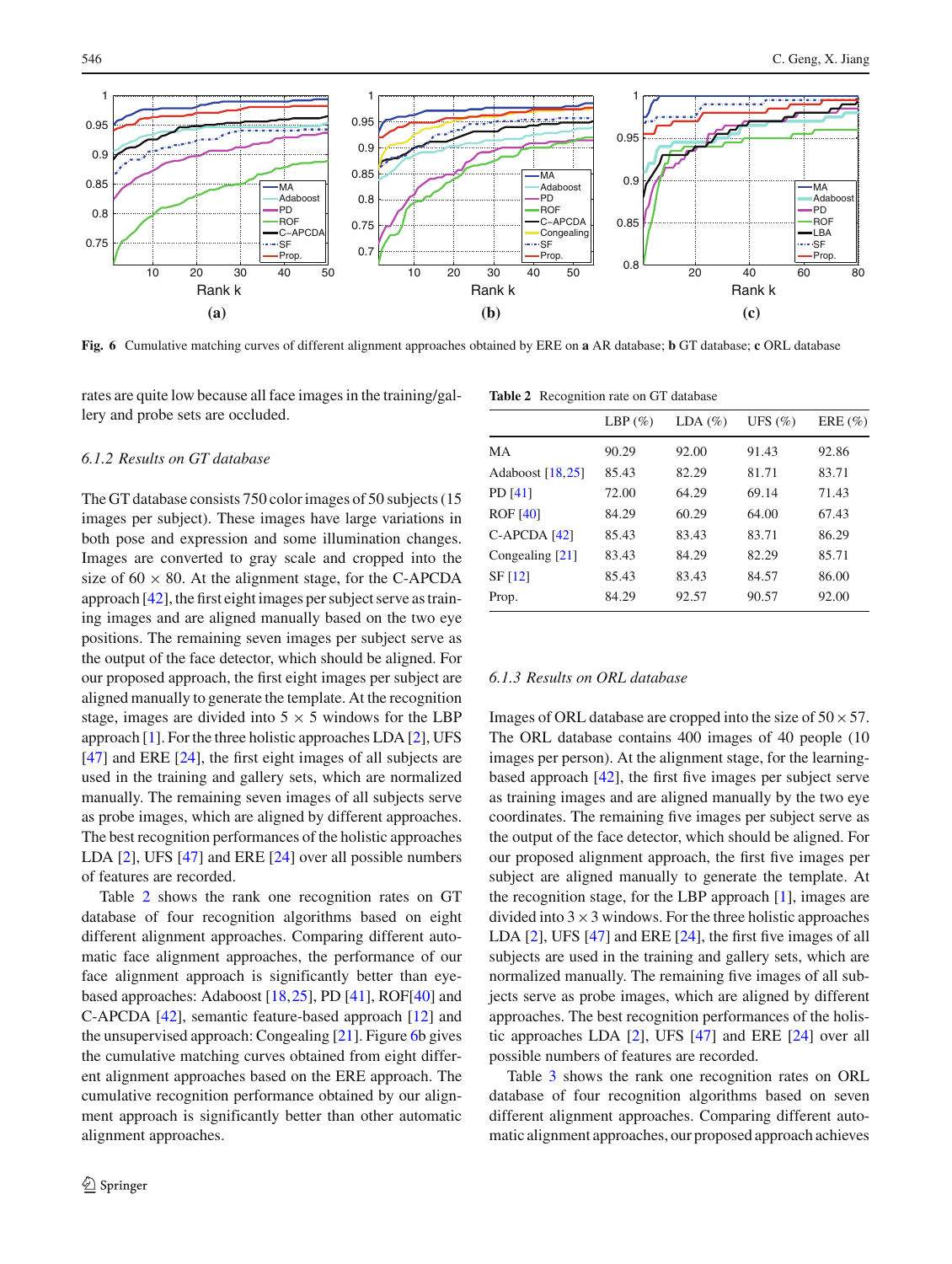**Table 3** Recognition rate on ORL database

<span id="page-10-1"></span>

|                  | LBP $(\%)$ | $LDA(\%)$ | UFS $(\% )$ | ERE $(\% )$ |
|------------------|------------|-----------|-------------|-------------|
| МA               | 95.0       | 92.5      | 83.5        | 97.0        |
| Adaboost [18,25] | 87.5       | 88.5      | 77.0        | 91.0        |
| PD [41]          | 85.5       | 80.5      | 69.5        | 84.5        |
| <b>ROF [40]</b>  | 86.5       | 74.5      | 65.5        | 80.0        |
| $C-APCDA$ [42]   | 85.5       | 83.0      | 62.5        | 88.0        |
| SF [12]          | 93.5       | 93.0      | 81.5        | 96.5        |
| Prop.            | 94.0       | 93.0      | 83.0        | 95.5        |

comparable performance as the semantic feature-based approach SF [\[12](#page-11-12)], but consistently significantly outperforms others over different face recognition algorithms. Figure [6c](#page-9-0) gives the cumulative matching curves obtained from seven different alignment approaches based on the ERE approach. The cumulative recognition performance obtained by our alignment approach is ,though slightly worse than the SF [\[12\]](#page-11-12) approach, significantly better than other automatic alignment approaches.

## 6.2 Validation of our FAFF

In this section, we will validate our FAFF based on the holistic approach ERE [\[24](#page-11-5)] and the multi-scale LFEM [\[17](#page-11-14)], on three databases AR, GT and ORL. Our FAFF utilizes the classification results of both the ERE and the LFEM approaches. From some points of view, it is a kind of score fusion [\[45](#page-12-23)] for multiple algorithms. To validate the efficacy of our proposed framework, we compare it with ERE, LFEM and two score fusion approaches: sum rule with equal weights  $(SR_{ew})$  [\[45\]](#page-12-23) and sum rule with weights learned by LIBLINEAR  $(SR_{lw})$ [\[13](#page-11-25)]. The experimental settings in this section are similar to those in Sect. [6.1.](#page-8-3) The only difference is that in this section, the images used in the holistic approaches are aligned automatically by our proposed face alignment strategy. Table [4](#page-10-2) gives the percentage of the gallery images retrieved by the holistic approach ERE at two different levels  $r_1$  and  $r_2$ . Our FAFF approach achieves the same recognition performance as LFEM by comparing one probe with  $r_1$  images in the gallery. And by comparing with  $r_2$  images, the recognition performance of our framework reaches the best. Table [5](#page-10-3) gives

<span id="page-10-2"></span>**Table 4** Percentage of the gallery images selected by ERE where FAFF achieves the same recognition performance as LFEM on the original database at  $r_1$  and the best performance at  $r_2$ 

| AR database |     | GT database |     | ORL database |     |
|-------------|-----|-------------|-----|--------------|-----|
| $r_1$       | r   | r1          | r   | r1           | r2  |
| 40%         | 40% | $15\%$      | 80% | 20%          | 40% |

**Table 5** Recognition rate on AR, GT and ORL databases

<span id="page-10-3"></span>

|             | AR $(\%)$ | $GT(\%)$ | ORL $(\%)$ |
|-------------|-----------|----------|------------|
| <b>ERE</b>  | 94.10     | 92.00    | 95.5       |
| <b>LFEM</b> | 99.05     | 95.43    | 98.0       |
| $SR_{ew}$   | 98.48     | 96.86    | 98.5       |
| $SR_{lw}$   | 99.05     | 96.29    | 98.0       |
| <b>FAFF</b> | 99.05     | 97.43    | 99.0       |
| LBP         | 95.43     | 84.29    | 94.0       |
| <b>LDA</b>  | 92.57     | 92.57    | 93.0       |
| <b>UFS</b>  | 92.95     | 90.57    | 83.0       |
| AFS         | 97.14     | 94.00    |            |
|             |           |          |            |

the rank one recognition rate of the holistic approach ERE [\[24](#page-11-5)], local feature based approach LFEM, score fusion of ERE and LFEM by sum rule with equal weights  $(SR_{ew})$  [\[45\]](#page-12-23) and learned weights  $(SR_{lw})$  [\[13\]](#page-11-25), and the best recognition performance of FAFF by selecting *r*<sup>2</sup> images of all the gallery. To compare the performances of FAFF and other face recognition algorithms, we also report the recognition accuracies of LBP, LDA, UFS and the attribute face service (AFS) [\[28](#page-12-24),[29\]](#page-12-25). Because currently the AFS cannot handle grayscale images, we only give its performance on the AR and GT databases.

From Table [5,](#page-10-3) we see that on AR database, the best recognition rate is achieved by LFEM,  $SR_{lw}$  and FAFF. However, the proposed FAFF is about twice as faster as LFEM and  $SR_{lw}$ because the number of gallery images is reduced to 40% by ERE (from Table [4\)](#page-10-2) and the time consumption of ERE is negligible comparing to LFEM. On GT database, the FAFF approach outperforms all other approaches in Table [5](#page-10-3) and is yet less time consuming than LFEM,  $SR_{ew}$  and  $SR_{lw}$  because the number of gallery images is reduced to 80% by ERE.  $SR<sub>ew</sub>$  and  $SR<sub>lw</sub>$  outperform LFEM at a price of greater computational complexity as they parallel combine LFEM with ERE. In contrast, the proposed FAFF not only speeds up the LFEM, but also enhances its accuracy more than the two parallel combination approaches  $SR_{ew}$  and  $SR_{lw}$ . According to Table [4,](#page-10-2) the proposed FAFF can achieve the same recognition rate as LFEM by comparing the probe with only 15% gallery images. Similarly, on ORL database, by comparing the probe with 20% gallery images, the proposed FAFF reaches the same performance as LFEM. Increasing the number of images to 40% of the whole gallery set, the recognition rate of the proposed FAFF is the highest among all approaches in Table [5.](#page-10-3)

## <span id="page-10-0"></span>**7 Conclusion**

Face recognition algorithms can be divided into two categories based on the types of features: holistic and local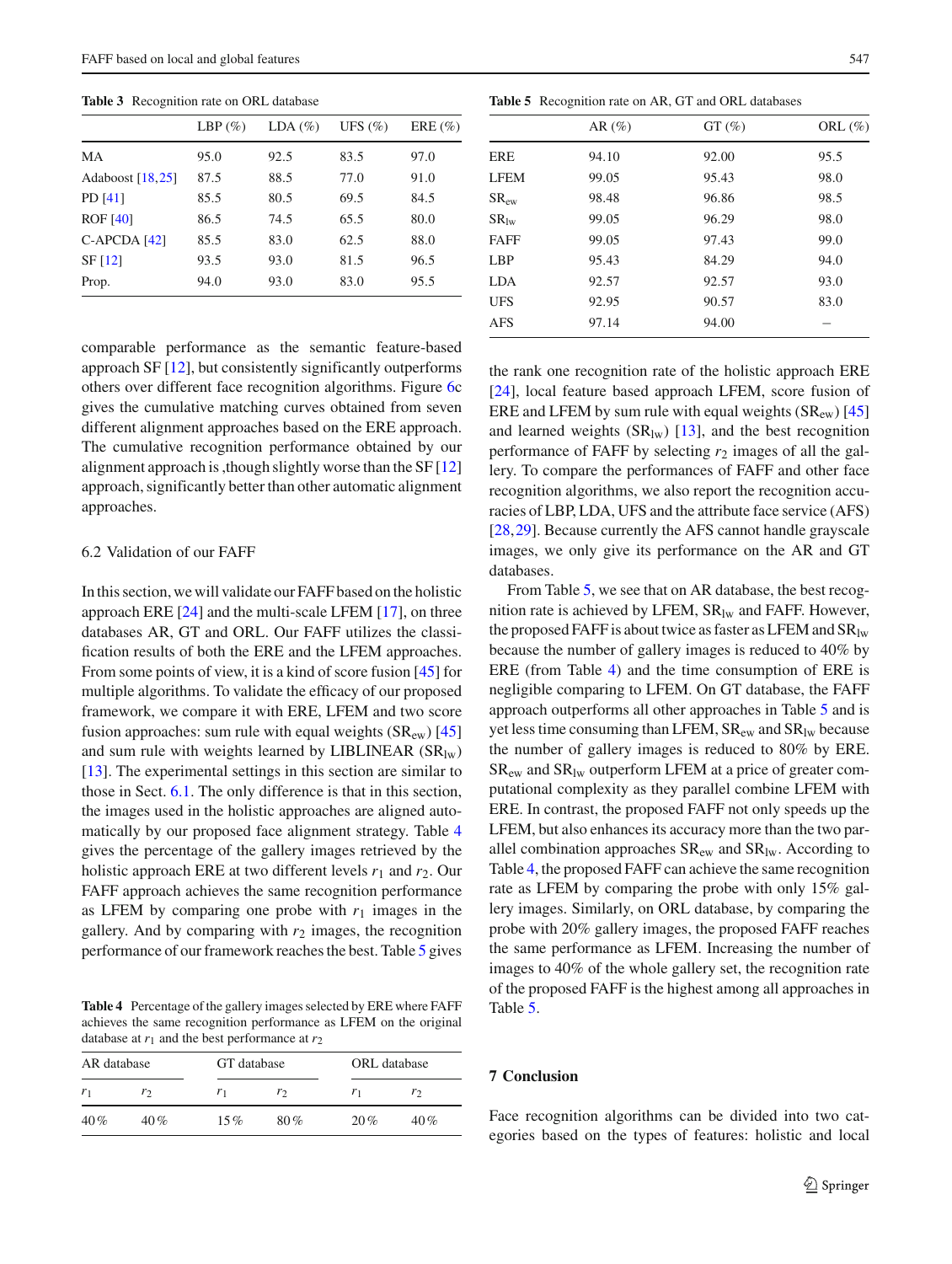feature-based approaches. Holistic approaches become popular due to their efficacy and efficiency. However, they depend on careful positioning of the face images into the same canonical pose. This is not an easy task because it depends on the accurate detection of at least two landmarks from the face image. Besides eye detection, some face alignment algorithms rely on other semantic facial parts. However, in real applications the appearances of these semantic features may not be distinct or missing due to expressions, occlusions, illuminations or noise. Local feature-based approaches to face recognition [\[17,](#page-11-14)[34](#page-12-13)[,35](#page-12-14)] are more robust to image variations in pose and scale than holistic ones. The multi-scale LFEM proposed in [\[17](#page-11-14)] even achieves better recognition accuracy than many popular holistic methods. However, its computational burden is much heavier.

In this paper, we propose a FAFF based on both the local and global features. To relieve the computational burden of local feature-based approaches, we firstly apply the holistic method to retrieve candidate images from the whole gallery set. The selected gallery images have higher probabilities matching to the probe than the remains, which form a new gallery set with reduced size. Then the local feature-based approach is performed on the narrowed gallery set. The reduction in the size of the gallery set relieves the computational burden of local feature-based approaches. Furthermore, the recognition accuracy is better than the holistic approach, local feature-based approach and their parallel combination. As the local features can be used to align images automatically, we propose an alignment strategy based on non-semantic multi-scale local features. Given a set of aligned images in the training data set, a common face template with common keypoints is trained. Putative correspondences are established between the keypoint sets from the unaligned probe face image and the learnt face template. Geometric verifications are performed to eliminate spurious matches with inconsistent poses.

Experimental results demonstrate that the proposed FAFF not only speeds up the local feature-based approach for face recognition, but also improves the recognition accuracy over the holistic approach, local feature-based approach and their parallel combination.

#### **References**

- <span id="page-11-20"></span>1. Ahonen, T., Hadid, A., Pietikäinen, M.: Face description with local binary patterns: application to face recognition. IEEE Trans. Pattern Anal. Mach. Intell. **28**, 2037–2041 (2006)
- <span id="page-11-1"></span>2. Belhumeur, P., Hespanha, J., Kriegman, D.: Eigenfaces vs. fisherfaces: recognition using class specific linear projection. IEEE Trans. Pattern Anal. Mach. Intell. **19**(7), 711–720 (1997)
- <span id="page-11-10"></span>3. Berg, T., Berg, A., Maire, M., White, R., Teh, Y., Learned-Miller, E., Forsyth, D.: Names and faces in the news. In: CVPR (2004)
- <span id="page-11-15"></span>4. Bicego, M., Lagorio, A., Grosso, E., Tistarelli, M.: On the use of sift features for face authentication. In: Workshop on Computer Vision and Pattern Recog, pp. 35–40 (2006)
- <span id="page-11-22"></span>5. Brown, M., Hua, G., Winder, S.: Discriminative learning of local image descriptors. IEEE Trans. Pattern Anal. Mach. Intell. **33**(1), 43–57 (2011)
- <span id="page-11-3"></span>6. Cevikalp, H., Neamtu, M., Wilkes, M., Barkana, A.: Discriminative common vectors for face recognition. IEEE Trans. Pattern Anal. Mach. Intell. **27**(1), 4–13 (2005)
- <span id="page-11-6"></span>7. Chen, Y., Kubo, K.: A robust eye detection and tracking technique using gabor filters. In: IEEE International Conference on Intelligent Information Hiding and Multimedia Signal Processing, vol. 1, pp. 109–112 (2007)
- <span id="page-11-21"></span>8. Choi, J., Neve, W., Plataniotis, K., Ro, Y.: Collaborative face recognition for improved face annotation in personal photo collections shared on online social networks. IEEE Trans. Multimed. **13**(1), 14–28 (2011)
- 9. Cootes, T., Edwards, G., Taylor, C.: Active apprearnce models. In: ECCV (1998)
- <span id="page-11-16"></span><span id="page-11-11"></span>10. Cruz, C., Sucar, L., Morales, E.: Real-time face recognition for human-robot interaction. In: IEEE International Conference on Automatic Face and Gesture Recognition, pp. 1–6 (2008)
- <span id="page-11-7"></span>11. D'Orazio, T., Leo, M., Cicirelli, G., Distante, A.: An algorithm for real time eye detection in face images. ICPR **3**, 278–281 (2004)
- <span id="page-11-12"></span>12. Everingham, M., Sivic, J., Zisserman, A.: "Hello! My name is... Buffy"—automatic naming of characters in TV video. In: BMVC, pp. 889–908 (2006)
- <span id="page-11-25"></span>13. Fan, R., Chang, K., Hsieh, C.,Wang, X., Lin, C.: Liblinear: a library for large linear classification. JMLR **9**, 1871–1874 (2008)
- <span id="page-11-17"></span>14. Fernandez, C., Vicente,M.: Face recognition using multiple interest point detectors and sift descriptors. In: IEEE International Conference on Automatic Face and Gesture Recognition, pp. 1–7 (2008)
- 15. Geng, C., Jiang, X.: Face recognition using sift features. In: ICIP, pp. 3313–3316 (2009)
- <span id="page-11-18"></span>16. Geng, C., Jiang, X.: Sift features for face recognition. In: IEEE International Conference on Computer Science and Information Technology, pp. 598–602 (2009)
- <span id="page-11-14"></span>17. Geng, C., Jiang, X.: Face recognition based on the multi-scale local image structures. Pattern Recognit. **44**(10–11), 2565–2575 (2011)
- <span id="page-11-8"></span>18. Hadid, A., Heikkila, J., Silver, O., Pietikäinen, M.: Face and eye detection for person suthentication in mobile phones. In: IEEE International Conference on Distributed Smart Camera, pp. 101– 108 (2007)
- <span id="page-11-24"></span>19. Hastie, T., Tibshirani, R., Friedman, J.: The elements of statistical learning. Springer, Berlin (2009)
- <span id="page-11-23"></span>20. Hua, G., Brown, M., Winder, S.: Discriminant embedding for local image descriptors. In: ICCV, pp. 1–8 (2007)
- <span id="page-11-13"></span>21. Huang, G., Jain, V., Learned-Miller, E.: Unsupervised joint alignment of complex images. In: ICCV, pp. 1–8 (2007)
- <span id="page-11-4"></span>22. Jiang, X.D.: Asymmetric principal component and discriminant analyses for pattern classification. IEEE Trans. Pattern Anal. Mach. Intell. **31**(5), 931–937 (2009)
- <span id="page-11-2"></span>23. Jiang, X.D.: Linear subspace learning-based dimensionality reduction. Signal Process. Mag. **28**(2), 16–26 (2011)
- <span id="page-11-5"></span>24. Jiang, X.D., Mandal, B., Kot, A.: Eigenfeature regularization and extraction in face recognition. IEEE Trans. Pattern Anal. Mach. Intell. **30**(3), 383–394 (2008)
- <span id="page-11-9"></span>25. Jung, S., Chung, Y., Yoo, J., Moon, K.: Real-time face verification for mobile platforms. Advances in visual computing pp. 823–832 (2008)
- <span id="page-11-0"></span>26. Kirby, M., Sirovich, L.: Application of karhunen–loeve procedure for the characterization of human faces. IEEE Trans. Pattern Anal. Mach. Intell. **12**(1), 103–108 (1990)
- <span id="page-11-19"></span>27. Kisku, D., Tistarelli, M., Sing, J., Gupta, P.: Face recognition by fusion of local and global matching scores using ds theory: an